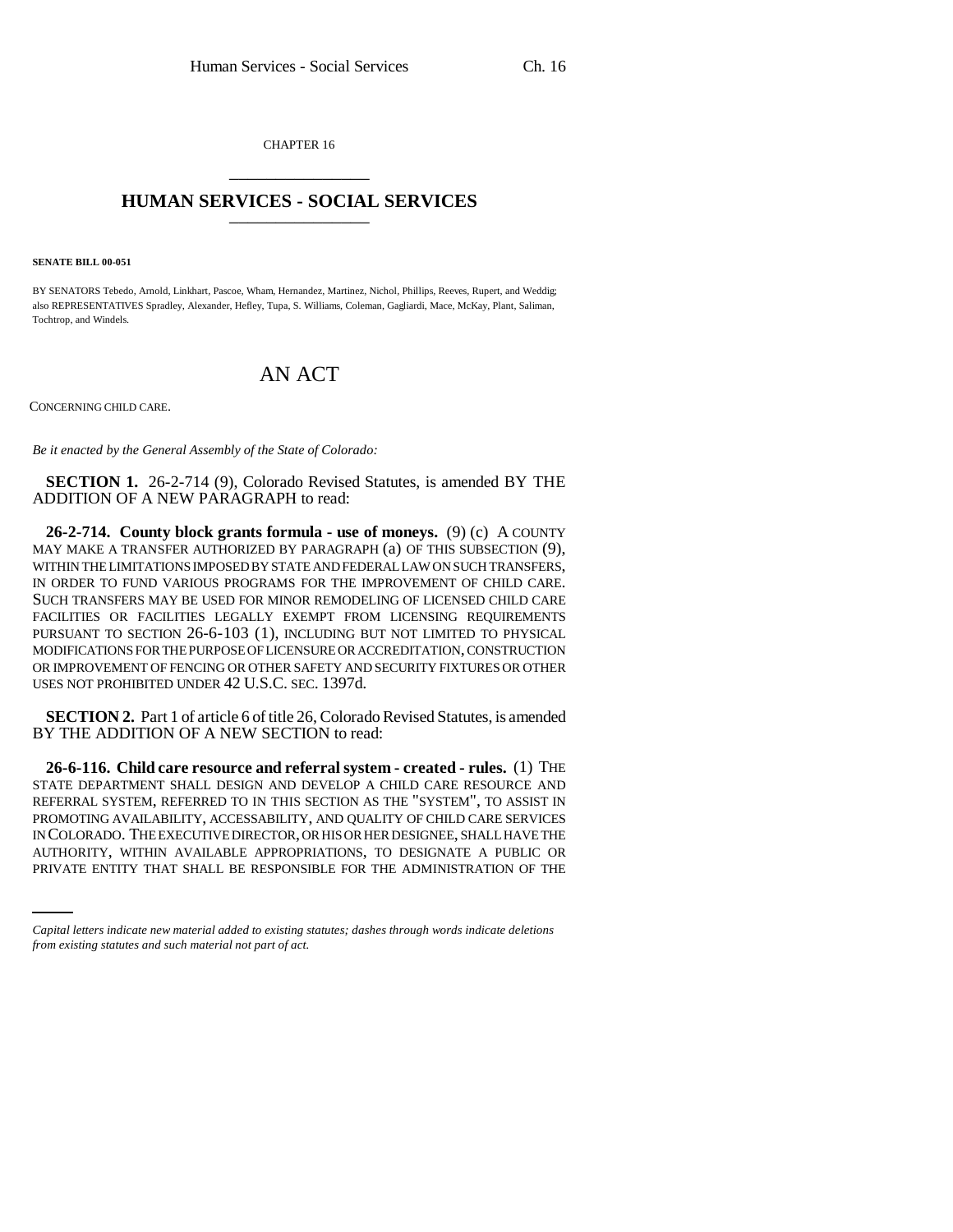SYSTEM, AND MAY ENTER INTO A CONTRACT WITH THE ADMINISTERING ENTITY FOR SUCH PURPOSE. THE EXECUTIVE DIRECTOR SHALL DESIGNATE OR REDESIGNATE SUCH ADMINISTERING ENTITY ON A BIENNIAL BASIS.

(2) THE STATE DEPARTMENT SHALL REPORT TO THE MEMBERS OF THE HEALTH, ENVIRONMENT, WELFARE, AND INSTITUTIONS COMMITTEES OF THE SENATE AND THE HOUSE OF REPRESENTATIVES OF THE GENERAL ASSEMBLY CONCERNING THE CHILD CARE RESOURCE AND REFERRAL SYSTEM BY DECEMBER 1, 2001, AND BY EACH DECEMBER 1 THEREAFTER. THE REPORT SHALL SPECIFY, AT A MINIMUM, THE ENTITY THAT THE STATE DEPARTMENT HAS CURRENTLY DESIGNATED TO ADMINISTER THE SYSTEM AND THE QUALIFICATIONS OF THAT ENTITY TO SERVE IN SUCH CAPACITY, THE TYPES OF SERVICES THAT ARE BEING PROVIDED PURSUANT TO THE SYSTEM, THE NUMBERS AND TYPES OF PERSONS RECEIVING SUCH SERVICES, AND THE COST ASSOCIATED WITH THE SYSTEM.

**SECTION 3.** 26-6-102 (4), Colorado Revised Statutes, is amended, and the said 26-6-102 is further amended BY THE ADDITION OF THE FOLLOWING NEW SUBSECTIONS, to read:

**26-6-102. Definitions.** As used in this article, unless the context otherwise requires:

(2.5) (a) "DAY TREATMENT CENTER" MEANS A FACILITY THAT:

(I) PROVIDES LESS THAN TWENTY-FOUR-HOUR CARE FOR GROUPS OF FIVE OR MORE CHILDREN WHO ARE:

(A) FIVE YEARS OF AGE OR OLDER, BUT LESS THAN EIGHTEEN YEARS OF AGE; OR

(B) LESS THAN TWENTY-ONE YEARS OF AGE AND WHO ARE PLACED IN THE PROGRAM BY COURT ORDER PRIOR TO THEIR EIGHTEENTH BIRTHDAY; AND

(II) PROVIDES A STRUCTURED PROGRAM OF VARIOUS TYPES OF PSYCHO-SOCIAL AND BEHAVIORAL TREATMENT TO PREVENT OR REDUCE THE NEED FOR PLACEMENT OF THE CHILD OUT OF THE HOME OR COMMUNITY.

"DAY TREATMENT CENTER" SHALL NOT INCLUDE SPECIAL EDUCATION PROGRAMS OPERATED BY A PUBLIC OR PRIVATE SCHOOL SYSTEM OR PROGRAMS THAT ARE LICENSED BY OTHER RULES OF THE DEPARTMENT FOR LESS THAN TWENTY-FOUR-HOUR CARE OF CHILDREN, SUCH AS A CHILD CARE CENTER.

(4) "Family child care home" means a facility for child care in a place of residence of a family or person for the purpose of providing less than twenty-four-hour care for children under the age of eighteen years who are not related to the head of such home. "FAMILY CHILD CARE HOME" MAY INCLUDE INFANT-TODDLER CHILD CARE HOMES, LARGE CHILD CARE HOMES, EXPERIENCED PROVIDER CHILD CARE HOMES, AND SUCH OTHER TYPES OF FAMILY CHILD CARE HOMES DESIGNATED BY RULES OF THE STATE BOARD PURSUANT TO SECTION  $26-6-106$  (2) (p), AS THE STATE BOARD DEEMS NECESSARY AND APPROPRIATE.

(10) (a) "SPECIALIZED GROUP FACILITY" MEANS A FACILITY SPONSORED AND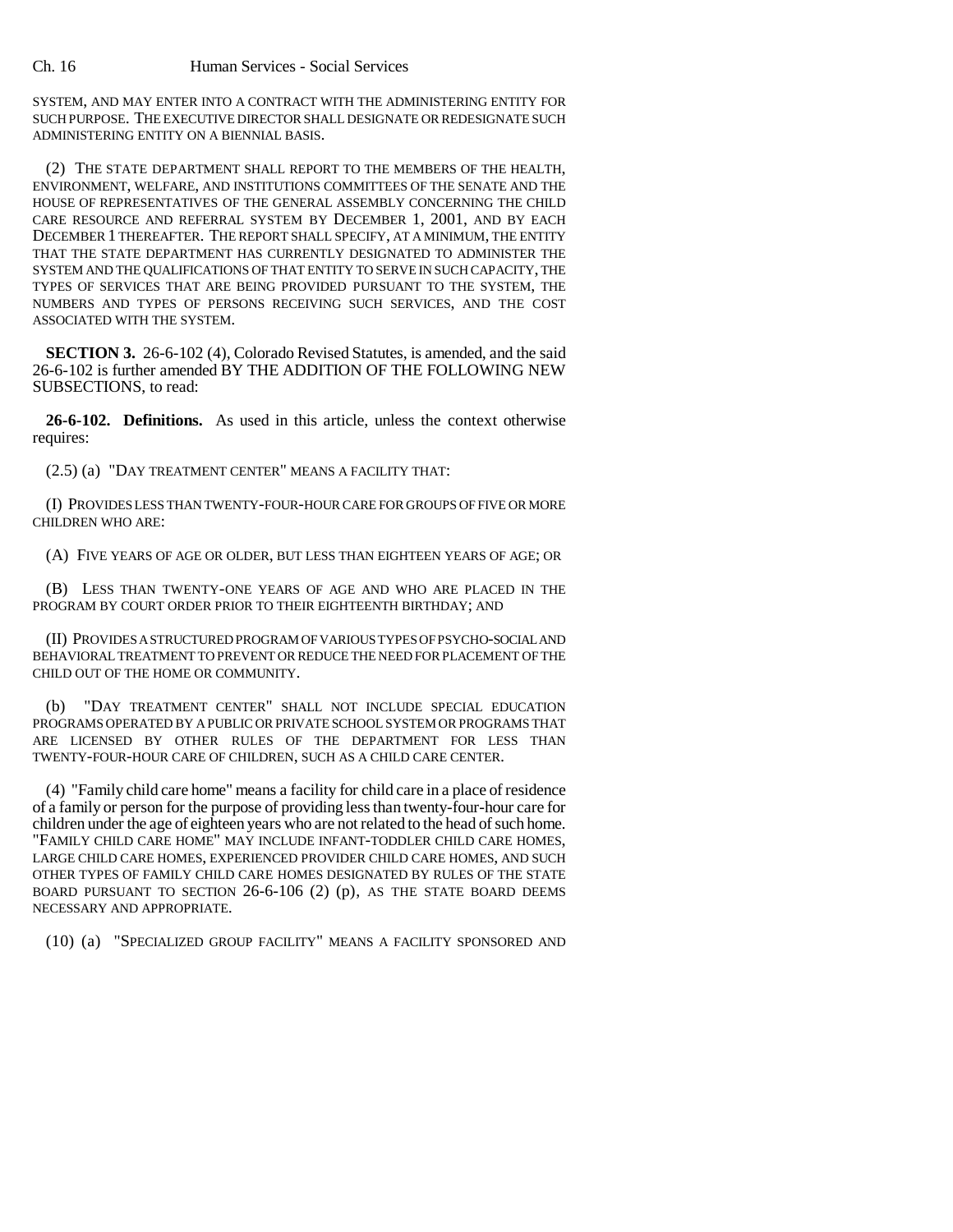SUPERVISED BY A COUNTY DEPARTMENT OR A LICENSED CHILD PLACEMENT AGENCY FOR THE PURPOSE OF PROVIDING TWENTY-FOUR-HOUR CARE FOR FIVE OR MORE CHILDREN, BUT FEWER THAN TWELVE CHILDREN, WHOSE SPECIAL NEEDS CAN BEST BE MET THROUGH THE MEDIUM OF A SMALL GROUP AND WHO ARE:

(I) AT LEAST THREE YEARS OF AGE OR OLDER BUT LESS THAN EIGHTEEN YEARS OF AGE; OR

(II) LESS THAN TWENTY-ONE YEARS OF AGE AND WHO ARE PLACED BY COURT ORDER PRIOR TO THEIR EIGHTEENTH BIRTHDAY.

(b) "SPECIALIZED GROUP FACILITY" INCLUDES SPECIALIZED GROUP HOMES AND SPECIALIZED GROUP CENTERS.

**SECTION 4.** 26-6-104 (1), Colorado Revised Statutes, is amended to read:

**26-6-104. Licenses - out-of-state notices and consent.** (1) No person shall operate any agency or facility defined in this part 1 without first being licensed to operate or maintain such agency or facility by the department and paying the fee prescribed therefor. Such license issued by the department shall be permanent unless otherwise revoked or suspended pursuant to section 26-6-108; EXCEPT THAT THE STATE BOARD OF HUMAN SERVICES SHALL PROMULGATE RULES REQUIRING THE RECERTIFICATION OF FOSTER CARE HOMES EVERY THREE YEARS AND SETTING FORTH THE PROCEDURAL REQUIREMENTS ASSOCIATED WITH SUCH RECERTIFICATION. A person operating a foster care home shall not obtain a license if such person holds a certificate to operate such home from any county department or a child placement agency licensed under the provisions of this part 1. Said certificate shall be in such form as prescribed and provided by the department, shall certify that such person is a suitable person to operate a home, and shall contain such information as the department requires. The state board of human services shall promulgate rules requiring the recertification of foster care homes every three years and the procedural requirements associated with such recertification. A placement agency issuing or renewing any such certificate shall transmit a copy or report thereof to the department. No foster care home shall be certified by more than one placement agency or county department. A foster care home, when certified by a placement agency or county department, may receive for care a child from sources other than the certifying agency or county department upon the written consent and approval of the agency or county department as to each such child. All such certificates shall be considered licenses for the purpose of this part 1, including but not limited to the investigation and criminal background checks required under section 26-6-107.

**SECTION 5.** 26-6-105 (1) (a) (I), (2) (b) (I) (D), and (2) (b) (I) (E), Colorado Revised Statutes, are amended, and the said 26-6-105 (1) (a) is further amended BY THE ADDITION OF THE FOLLOWING NEW SUB-PARAGRAPHS, to read:

**26-6-105. Fees - when original applications and reapplications for licensure are required - creation of child care licensing cash fund.** (1) (a) The department is hereby authorized to establish, pursuant to rules and regulations promulgated by the state board of human services, full and provisional license fees and fees for continuation of a full license for the following types of child care arrangements: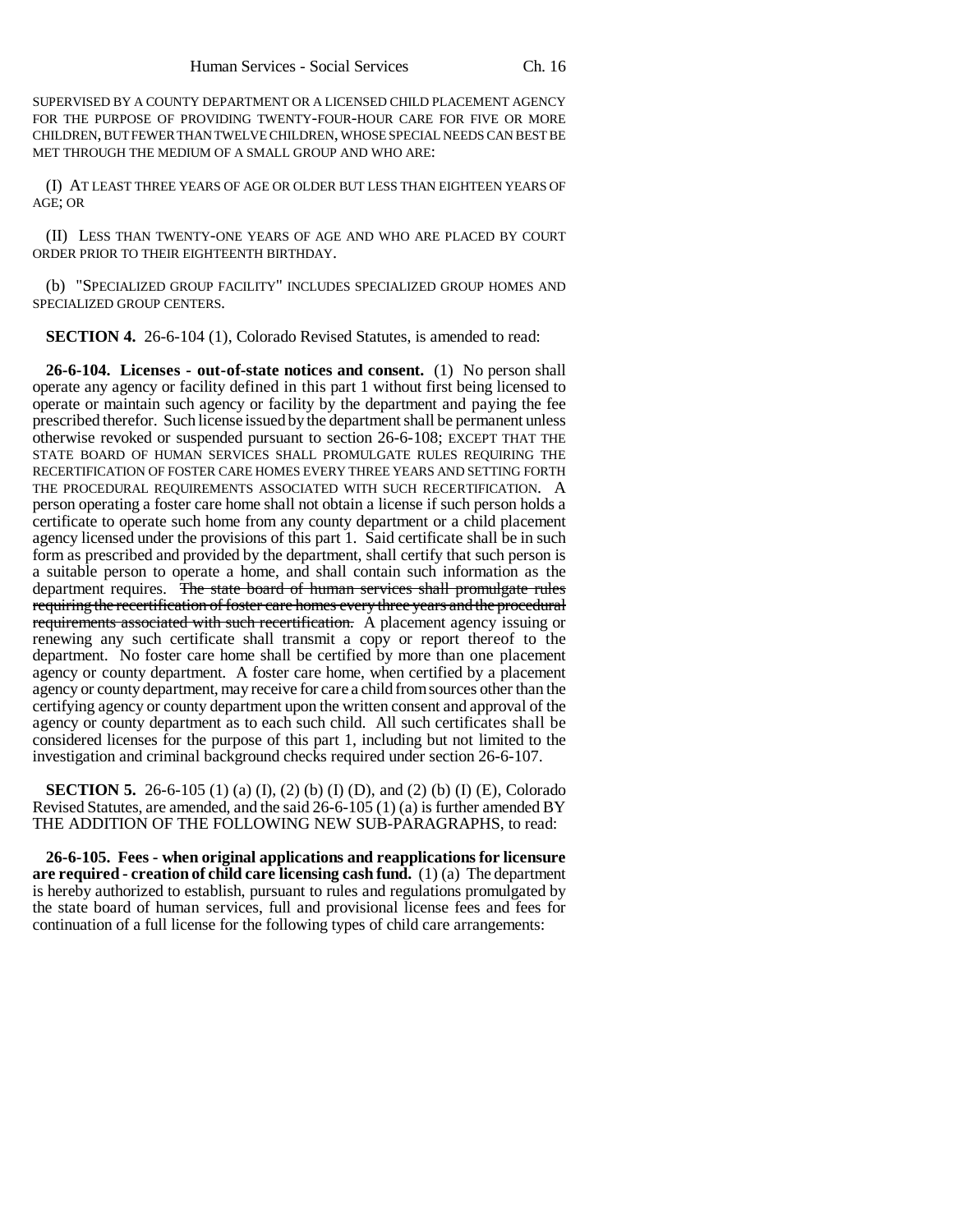## Ch. 16 Human Services - Social Services

(I) Family child care homes, INCLUDING ANY SPECIAL TYPE OF FAMILY CHILD CARE HOME DESIGNATED BY RULES OF THE STATE BOARD PURSUANT TO SECTION 26-6-106 (2) (p), BUT excluding homes certified by county departments or child placement agencies;

(VII) HOMELESS YOUTH SHELTERS;

(VIII) DAY TREATMENT CENTERS; AND

(IX) SPECIALIZED GROUP FACILITIES.

(2) (b) (I) An original application shall be required:

(D) When a family or person plans to open a family child care home, INCLUDING ANY SPECIAL TYPE OF FAMILY CHILD CARE HOME DESIGNATED BY RULES OF THE STATE BOARD PURSUANT TO SECTION 26-6-106 (2) (p), or foster care home;

(E) When a family or person who operates a family child care HOME, INCLUDING ANY SPECIAL TYPE OF FAMILY CHILD CARE HOME DESIGNATED BY RULES OF THE STATE BOARD PURSUANT TO SECTION  $26-6-106(2)$  (p), or foster care home moves to a new residence.

**SECTION 6.** 26-6-106 (2), Colorado Revised Statutes, is amended BY THE ADDITION OF A NEW PARAGRAPH to read:

**26-6-106. Standards for facilities and agencies.** (2) Standards prescribed by such rules shall be restricted to:

(p) RULES GOVERNING DIFFERENT TYPES OF FAMILY CHILD CARE HOMES, AS THAT TERM IS DEFINED IN SECTION 26-6-102 (4), AS WELL AS ANY OTHER TYPES OF FAMILY CHILD CARE HOMES THAT MAY BY NECESSITY BE ESTABLISHED BY RULE OF THE STATE BOARD.

**SECTION 7.** 26-6-107 (1) (a) (I), Colorado Revised Statutes, is amended to read:

**26-6-107. Investigations and inspections - local authority - reports.** (1) (a) (I) The department shall investigate and pass on each original application for a license, and each application for a permanent license following the issuance of a probationary or provisional license, to operate a facility or an agency prior to granting such license. As part of such investigation, the department shall require each applicant, owner, employee, newly hired employee, licensee, and any adult who resides in the licensed facility to obtain a criminal record check by reviewing any record that shall be used to assist the department in ascertaining whether the person being investigated has been convicted of any of the criminal offenses specified in section 26-6-104 (7) or any other felony. The state board of human services shall promulgate rules that define and identify what the criminal background check shall entail. Such rules shall allow an exemption from the criminal background investigation AND THE STATE CENTRAL REGISTRY OF CHILD PROTECTION INVESTIGATION for those OUT-OF-STATE employees working IN COLORADO at a children CHILDREN'S resident camp in a temporary capacity for less FEWER than ninety days. Each person so exempted from fingerprinting AND THE STATE CENTRAL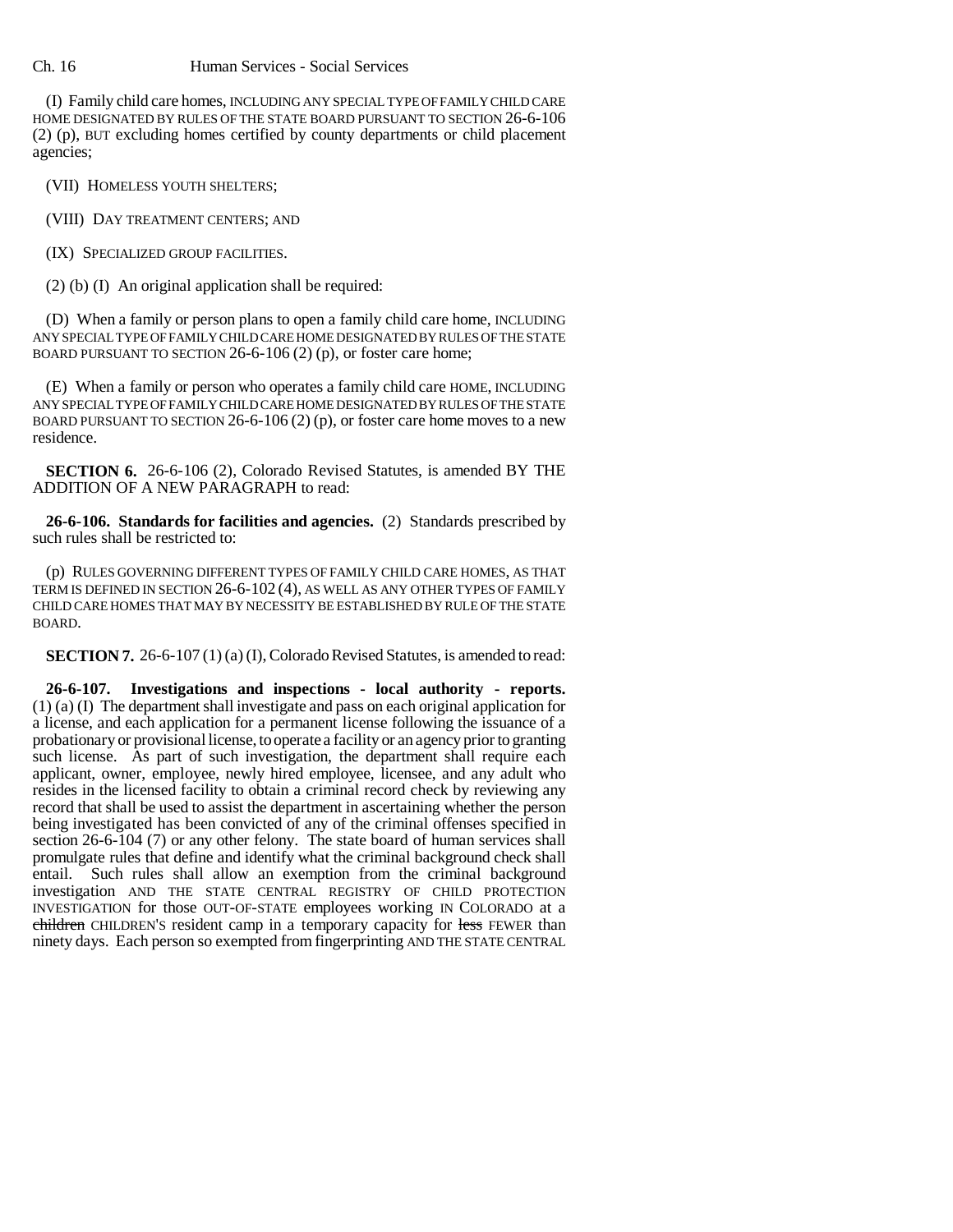REGISTRY OF CHILD PROTECTION INVESTIGATION shall sign a statement that affirmatively states that he or she has not been convicted of any charge of child abuse, unlawful sexual offense, or any felony. Prospective employers of such exempted persons shall conduct reference checks of the prospective employees in order to verify previous work history and shall conduct personal interviews with each such prospective employee. The rules shall require the criminal background check in all other circumstances to include a fingerprint check through the Colorado bureau of investigation. As part of said investigation, the state central registry of child protection shall be accessed to determine whether the owner, applicant, employee, newly hired employee, licensee, or individual who resides in the licensed facility being investigated is the subject of a report of known or suspected child abuse. Pursuant to section 19-1-307 (2) (j), C.R.S., information shall be made available if a person's name is on the central registry of child protection, or has been designated as "status pending" pursuant to section 19-3-313, C.R.S. Any change in ownership of a licensed facility or the addition of a new resident adult or newly hired employee to the licensed facility shall require a new investigation as provided for in this section. The state board of human services shall promulgate rules to implement this subparagraph (I).

**SECTION 8.** 26-6-108.5, Colorado Revised Statutes, is amended BY THE ADDITION OF A NEW SUBSECTION to read:

**26-6-108.5. Notice of negative licensing action - filing of complaints.** (3) THE DEPARTMENT SHALL TRACK AND RECORD COMPLAINTS MADE TO THE DEPARTMENT THAT ARE BROUGHT AGAINST FAMILY CHILD CARE HOMES AND SHALL IDENTIFY WHICH COMPLAINTS WERE BROUGHT AGAINST LICENSED FAMILY CHILD CARE HOMES, AS DEFINED IN SECTION 26-6-102 (4), UNLICENSED FAMILY CHILD CARE HOMES, OR LEGALLY EXEMPT FAMILY CHILD CARE HOMES, AS DEFINED IN 26-6-103 (1) (g).

**SECTION 9.** 26-6.5-103 (3), Colorado Revised Statutes, is amended BY THE ADDITION OF A NEW PARAGRAPH to read:

**26-6.5-103. Program scope.** (3) On or before October 1, 1997, the state department of human services, with input from the state department of education, shall designate not more than twelve pilot site agencies to deliver community consolidated child care services for children statewide. Of the pilot site agencies designated, at least one shall be located in each of the following areas of the state to assure adequate geographic distribution: A rural community, an urban community other than the Denver metropolitan area, and a western slope community. The pilot site agencies shall:

(b.5) EXPLORE NEW METHODS OF REGULATING AND DEREGULATING FAMILY CHILD CARE HOMES, AS THEY ARE DEFINED IN SECTION 26-6-102 (4), THAT ARE DESIGNED TO MAINTAIN OR INCREASE CURRENT LEVELS OF SAFETY AND QUALITY WHILE EMPHASIZING AND STRENGTHENING THE RIGHTS AND RESPONSIBILITIES OF PARENTS.

**SECTION 10. Effective date.** This act shall take effect May 14, 2000.